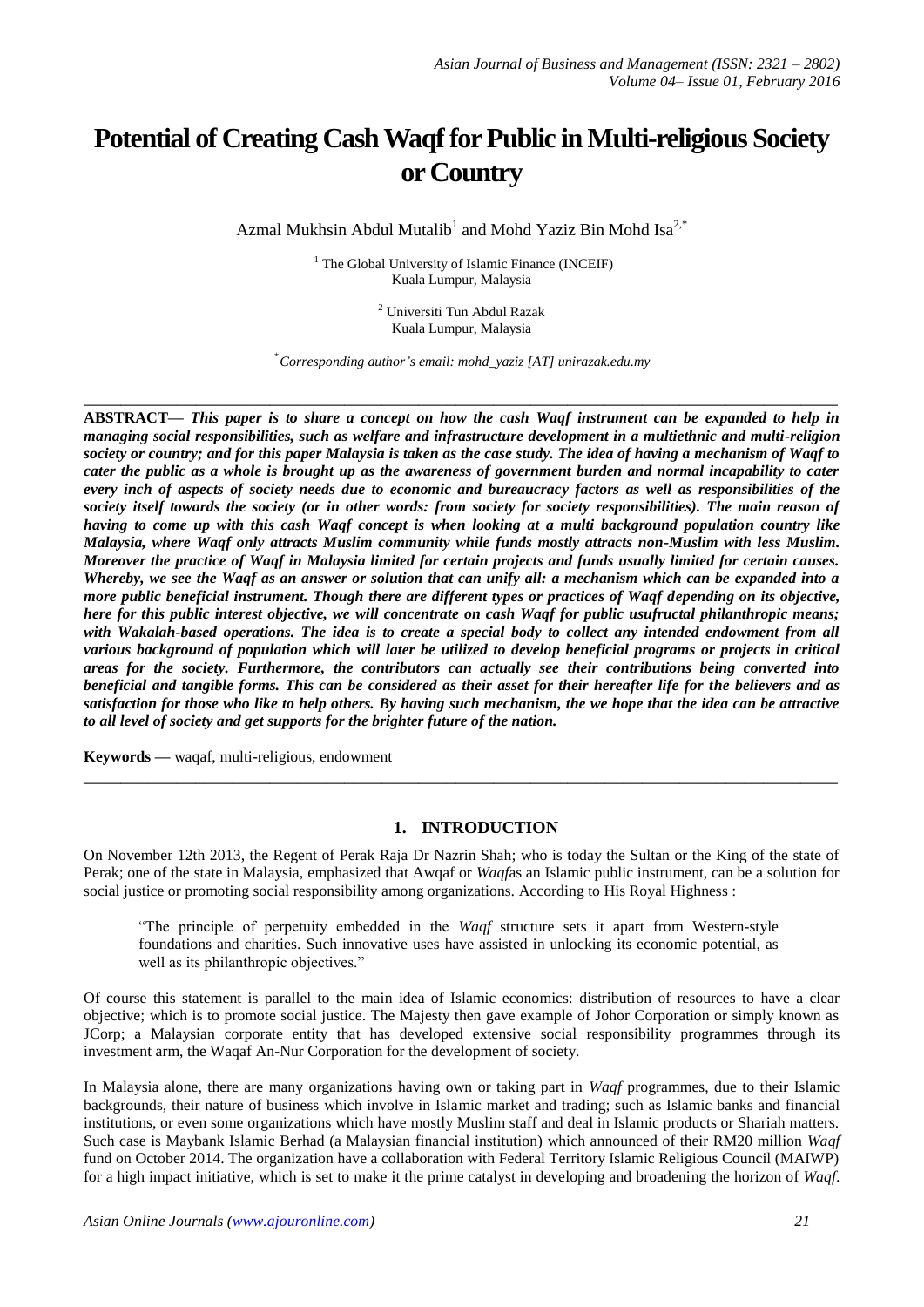It stated that Maybank Islamic will provide RM20 million of seed capital to the *Waqf* Fund which will be invested into investment portfolios that include fixed income, equities, balanced fund and real estate. MAIWP will be the trustee of the *Waqf* Fund while Maybank Islamic the project manager for the program. Profits or capital yield from the investment portfolio will then be used to fund programmes related to development of educational and healthcare infrastructures, as well as to develop young entrepreneurs. What we are observing is the contributions from organizations or corporate bodies through *Waqf* instrument in the area of human development in rder to fulfill their social responsibilities. But what is about the public as a whole? The citizens themselves we are sure that many would want to contribute as well if given chance to help promote the human development of their own country and society. What we are suggesting here is the development of concept based on *Waqf* instrument for the whole society to improve the social awareness and welfare of public. In other words, the public is helping the society in return for a brighter future of a country.

## **2. DISCOVERY / LITERATURE REVIEW**

Before we go on to the idea on how to utilize the *Waqf* instrument to cater for a concept, first we should know clearly the fundamentals of *Waqf* and its characteristics to understand further on how we can operate it. The meaning of *Waqf* (singularity of the word *Awqaf*) in Arabic is hold, confinement or prohibition. According to Islamic Law, the definition of *Waqf* is "of holding a property and preserving it so that its fruits, revenues or usufruct is used exclusively for the benefit of an objective of righteousness while prohibiting any use or disposition of it outside its specific objective; with the locking up of the title of the property is to prevent it from being disposed of or exploited." This definition can be directly applied to non-perishable properties, where the benefit and usufruct can be extracted without diminishing the property itself. Therefore *Waqf* widely relates to land and buildings. However, there are Awqaf of books, agricultural machinery, livestock, shares and stocks, and cash money as well. And for this type of *Waqf*, the consuming of the Awqaf should be for the benefit of an objective of righteousness while prohibiting any use or disposition of it outside its specific objective, which are any means of exploitations.

In *Waqf*, *there* is a clear distinction between the party who holds it in trust and the party who derives benefits from it. It is like one having guardianship over a tree, while its fruits are distributed to those specified by the creator of the *Waqf*. In some cases, the guardian cannot benefit from the *Waqf* model, if being spesified by the *Waqf* contributor(s). The practice of *Waqf* is not limited to only Muslims. Non-Muslims, too, can be both benefactors and beneficiaries of *Waqf*. In fact, one of the earliest *Waqf* sponsors during the Prophet's time was a Jew named Mukayriq. The general idea of endowment for public usage is as old as humanity because in all communities there were properties devoted to public and community use. But if we examine closely the concept of *Waqf* we would agree that characteristic of *Waqf* is accordance to the Islamic law, regulations and culture; where it can only be utilized in non-prohibited conditions. Islamic law is the first law ever that defines and regulates *Waqf* as a civil societal institution. It started since the time of the Prophet Muhammad himself. Before Islam, charity like *Waqf* was always a religious exercise when a rich person assigns a property to the temple and monks would use it for the temple expenses and may also extend its use to helping the poor or even providing books to a library.

The real innovations in the idea of *Waqf* started in the early Islamic period in Madinah, initiated by the Prophet when he called out for anybody to buy the well of Rumah and to designate it as a public utility of drinking water free for all. This brought about a wide range of Awqaf that serve the welfare of the society at large and provide a basis for sustainable public utilities in a way that has no precedents in the history of humanity. Then the Prophet, peace and blessings be upon him, advised Umar to assign his land in Khaibar as a *Waqf* for the poor and needy, which marked the second innovation to support the poor and needy individuals, from the characteristic of individual charity to the type of social institution with capital investment. The third innovation came about when the Companions, during the reign of Umar ibn Al-Khattab, added the family *Waqf*.

There are three kinds of *Waqf* with two types of operations. The first kind of *Waqf* is religious *Waqf* which aims at helping to satisfy the religious needs of people and reduce the direct cost of providing religious services for any future generation, such as building of mosques, prayer rooms, Islamic education centers or religious classes, Islamic facilities or even halal hub centers. The second kind is philanthropic *Waqf* which aims at supporting activities that are of interest to the community such as public utilities, the poor and needy, public libraries, scientific research, education, health services, care of animals, environmental preservation, lending to small businessmen, parks, roads, bridges, dams, etc. An example of philanthropic *Waqf* was when drinking water used to be sold in Madinah at a high price. With the continuous inflow of migrants who fled their lands and towns to escape religious-based persecution it became difficult for the poor to pay for water; the Prophet, peace and blessings be upon him, called on people to buy the well and make it into a *Waqf* free to whoever takes water and one of his wealthy companion, Uthman ibn Affan bought it for that purpose. The third kind of *Waqf* is posterity or family *Waqf*, which is to benefit one's own family and descendants. To operate all of these kinds of *Waqf*, there are two mechanisms of operations: which are investmental *Waqf* and usufructal *Waqf*. In investmental *Waqf*,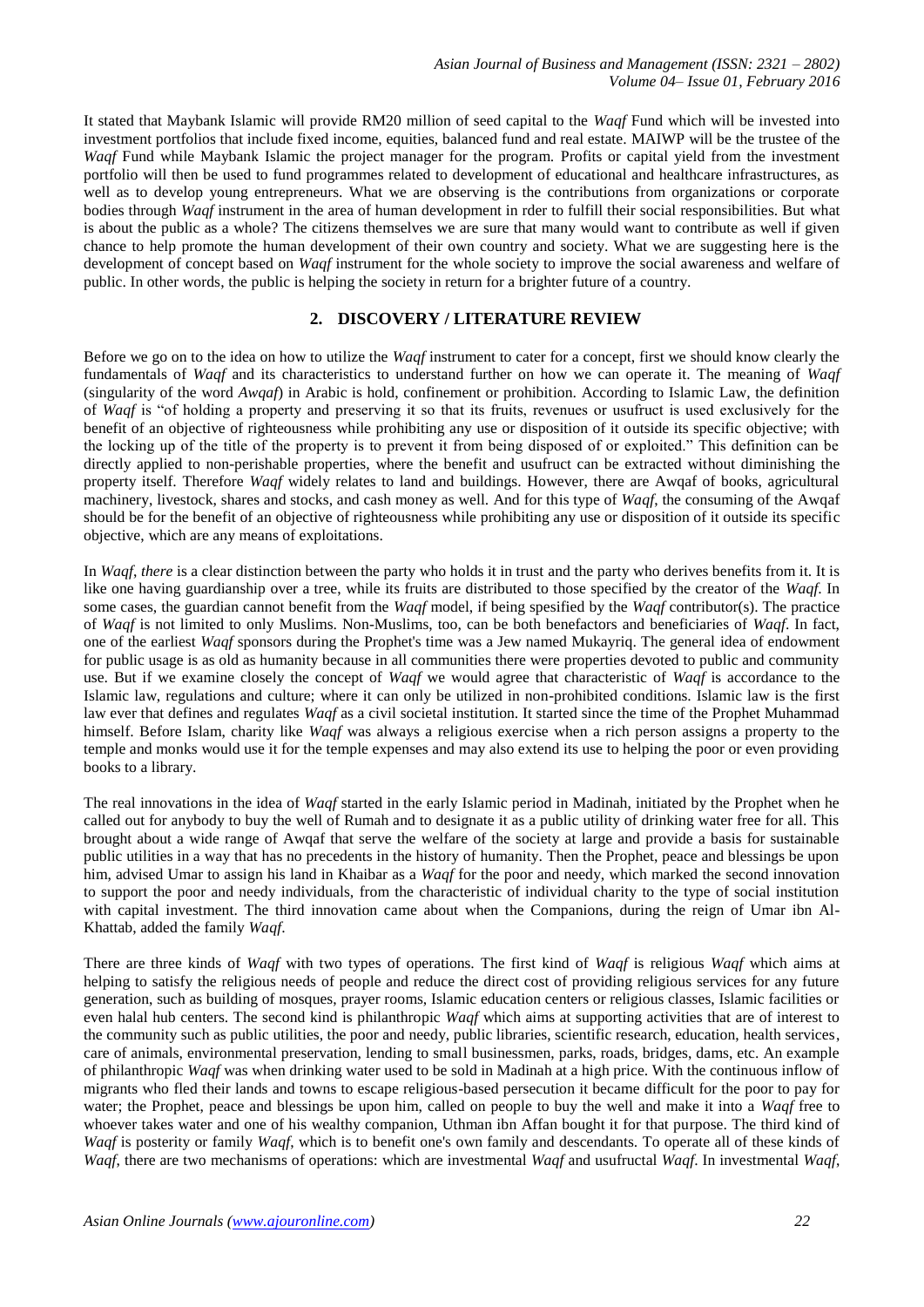assets in terms of marketable goods and services to be sold in order to generate a net income that will be distributed to the beneficiaries. While for usufructal *Waqf*, the assets are to be used by certain quarters specified or public.

Aside from the property or asset *Waqf*, there is also cash *Waqf*. It is a trust fund established with money to support services to mankind in the name of the God. The gifted capital was "transferred" to borrowers for certain period, which was then spent for all sorts of pious and social purposes inclusive for the investment objectives. Cash*Waqf* are charitable endowments established with cash capital. What distinguishes these from the standard real estate endowments is the nature of their capital, which is in the form of cash.Cash*Waqf* can only be distributed and allocated for anything not against Shariah Law. This form of *Waqf* provides opportunities for facilitating its participation in social development.

In this paper, we will solely focus on cash *Waqf* for the purpose of public usufructal philanthropic. Malaysia is multiracial, multiethnic and multi-religion country. According to CIA World Factbook, the population of Malaysia is 30,073,353 (July 2014 est.), which consists of Malay 50.1%, Chinese 22.6%, indigenous 11.8%, Indian 6.7%, other 0.7%, non-citizens 8.2% according to ethnic. While referring to religious background of the population, it is calculated at Muslim (official) 61.3%, Buddhist 19.8%, Christian 9.2%, Hindu 6.3%, Confucianism, Taoism, other traditional Chinese religions 1.3%, other 0.4%, none 0.8%, unspecified 1%. Like other countries, most of infrastructures for citizens and society in Malaysia are developed by the government. The problem is the proportion of income taxpayers in the population of Malaysia is only 5.6% which is very low compared to developed nations such as UK which at approximately 47.1% (according to World Bank statistics). If Malaysia becomes a fully welfare state with so few taxpayers, the national debt will increase as a result of recurring fiscal deficits. This translates into an unwillingness to pay the taxes required to fund a welfare state. Thus, new mechanisms could be used to fund the infrastructure projects for the benefit of community. One such mechanism that can be considered and encouraged is by using *Waqf* planning and instrument.

There are examples of *Waqf* development for infrastructure projects in other countries. For instance, if we look at some Islamic countries, in the predecessor Muslim Ottoman cities, the *Waqf* system was instrumental in the development and construction of public facilities. In the field of education, University of Al-Azhar in Egypt was financed by its *Waqf* revenues for more than 800 years while Shishli Children Hospital in Istanbul was funded by a health *Waqf*. In a non-Islamic countries such as India, in example a few memorandum of understanding between National Buildings Construction Corporation (NBCC) and National *Waqf* Development Corporation (NAWADCO) to develop Gulistan Shadi Mahal, Masjid-e-Mavalli, Dargah Hazrat Attaullah Shah in Bangalore and Takiya Chand Shah in Jodhpur.

#### **3. CONCEPT**

As mentioned before, this paper will be focusing on cash *Waqf* for the purpose of public usufructal philanthropic. This *Waqf* is intended for the benefit of the whole public irrespective of religion, race or citizenship. In philanthropic *Waqf*, the aim of this mechanism is to benefit the whole community. On this concept, the method of operating the *Waqf* shall be usufructal; which means that infrastructures or materials should be developed or disbursed for the intended good usage of them, if in some cases there will be any profit after deductions of operational costs shall as well be disbursed for the benefits of public again and continuously. In this paper, we will be discussing on the areas which we feel critical for the usufruct of public as a whole, in my country Malaysia, in a hope that the concept not only can be implemented here but in other countries which have similar background as Malaysia.

As stated before, Malaysia is a well-known country for its multiracial, multi-religion and multiethnic population living in harmony. Albeit that, the official religion of Malaysia is Islam. When mentioning about public in Malaysia, it aims at all the races, ethnics and religious background comprising of all citizens of the country. Most of the ideas which we will be proposing targets more on the less wealthy citizens in the population, as a means to fulfill public welfare while bringing benefit to the whole country. In this decade of 2010s, Malaysia has seen a few economic downturns. The currency of Malaysian currency which is Ringgit Malaysia is not at a good position against most of major world currencies, thus increasing the country's debt to a new level comparing to the years before. The country's income is also decreasing due to factors of lower oil price as Malaysia is an oil exporter, the decrease of price in palm oil and rubber contribute well here as well. This adds to the increase of competition in status of manufacturing country from other south east Asia countries such as Thailand, Vietnam and Indonesia, and not forgetting the big competition from China as a main manufacturing country. With all of these factors, theoretically the government cannot maintain its pace of developing non-profitable infrastructures or programs for public as before in the long run since it will create further deficit in the country's economy. Where as if we look from the citizens' view, the private-sector salary has not seen a significant increase for many years and with the implementation of the new Goods and Services Tax in 2015 added to living cost in whole. In other words, lower income citizens; especially families seem to critically need of aid in lowering their living costs and expenditures. Here is where I see the need of *Waqf* programs to help both the government on developing or implementing infrastructures and public welfare programs, as well as citizens on lowering their living expenses. When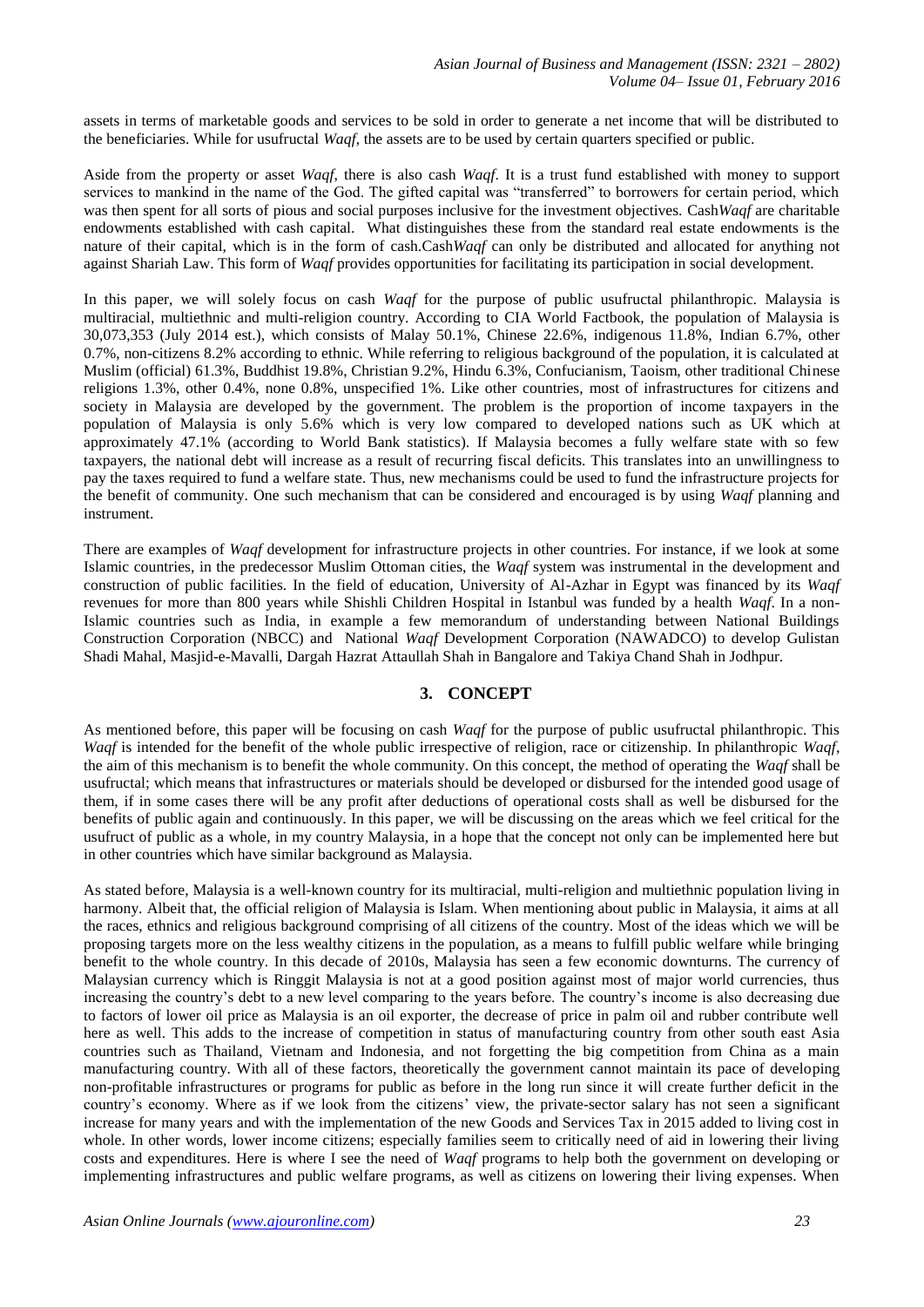we look at the whole social system which consists of multiple backgrounds of population; we divided the important areas that needed to be upgraded according to their critical aspects and importance to the nation; in a priority form. We have decided to emphasize more according to priority on the areas of education, healthcare, public welfare centers and then transportation infrastructure.

Most of us would agree that the most critical aspect in building a nation is education, whereby having good educational system and educational infrastructures, a nation can produce better quality and competent society to develop the nation. We know that educational is the basic for future development of a nation. Without good educational system, a nation will be short of core competencies and will be too dependent on foreign skills. Thus such, the nation will be at the losing side of knowledge and economic. In Malaysia, most of the core education infrastructures are developed by the government such as public schools and libraries. In tertiary education level, education can be seen as a business where many private colleges and universities being set up to cater the education needs of population, but what about when we look into the base level : such as in schools and library? There are only a number of schools which are developed privately and even less for libraries. This area is somehow being neglected, with only a few contribution programs by private organizations. In other words, the development of this area is solely put on the government as if it is only their responsibility. Such idea only results in limitation in delivering education to a higher achievement. Bear in mind that education is the responsibility of all. With the proper *Waqf* instrument, we, the public can actually help and do our part. By setting up a special *Waqf*instrument for education purpose; where all citizens can contribute disregard religious or racial background, we can deliver our endowment to the needs in education field. This *Waqf* should be used to build small schools where most needed but out of allocation from the government such as in rural or remote areas, or building facilities in schools identified as lacking of infrastructures and important facilities such as classrooms, canteen, library, laboratory, or even can be used for buying, delivering and distributing free textbooks, exercise books, stationeries, class furniture, lab computers or other essential materials for the usage of the public students where have been identified. . We am sure many of us can imagine of how much benefit that can be gained by this endowment, for the recipients as the beneficiary, as well for the giver in terms of satisfaction or religious fulfillment.

The second areas seem as critical which can benefit from this *Waqf* instrument is healthcare. Healthcare has been one of the expensive expenditure for the past three decades in Malaysia, and we would say globally. Costs for treatments and medicine have increased significantly yet most of the citizens are depend mostly on insurance, takaful or government aids. Some of the citizens cannot afford any insurance or takaful and yet in need of treatments for critical diseases. By utilizing this proposed *Waqf* instrument correctly, we can help those unfortunate by easing on the treatment costs for critical operations especially cases involving children who do not yet have insurance or takaful coverage. The other way to utilize this *Waqf* instrument in healthcare is by channeling the endowment collected for medicine, vaccine and healthcare instruments for children and needy people, which can be distributed through own healthcare programs or in collaboration with Health Ministry or Education Ministry. We should remember that children are the gems of the country that will become our future one day. In focusing on helping the children, we can help our future development and such create social awareness among them. While helping the poor and needy is one of the responsibilities of all citizens, irrespective of race or religious background. Other than only focusing on medicine, vaccine and treatments, this *Waqf* instrument can also be used in sponsoring portable or moving clinics, in urban areas of high density population where lacking of public healthcare facilities.

The third area which we think best for utilizing this instrument of *Waqf* is in the shape of welfare centers for the needy citizens. In Kuala Lumpur for example, there have been a lot of issues regarding the poor and unfortunate people who do not have proper accommodation. They live on the roadside, under bridges in the building alleys during night time, and go to work during the day just to earn some cash. This is due to the increasing of living costs in the cities where meals and accommodation becoming more and more expensive. Some of these people do not have any place to go as most of their life spent solely in the city. There are even families with children who practice this livelihood. These people are very unfortunate that they are trapped in development and modern world. They do not have the hard skills to earn a living in rural areas which costs lower and afraid to move to these places, such that they insist on living in the cities although cannot afford proper accommodations and living. In hoping of easing their burden, from the instrument of *Waqf*, we can help those trapped in this condition by offering them centers to get foods, education for their kids, special skill courses and even to get clothes if necessary. By helping them, especially in giving special education for the kids and teaching special skills for the continuity of earning income for the adults, hopefully we can elevate their living quality to a higher level thus freeing them from the poverty.

If this *Waqf* instrument idea works well, and can be accepted throughout the whole society and gets overwhelming responses and contributions from individuals or corporate bodies, maybe some days we can then expand the instrument to a broader areas such as for the use of public infrastructure improvements; for instance improving roads in congested housing areas, or providing motorcycle lanes for road safety to all road consumers or even building halls or improving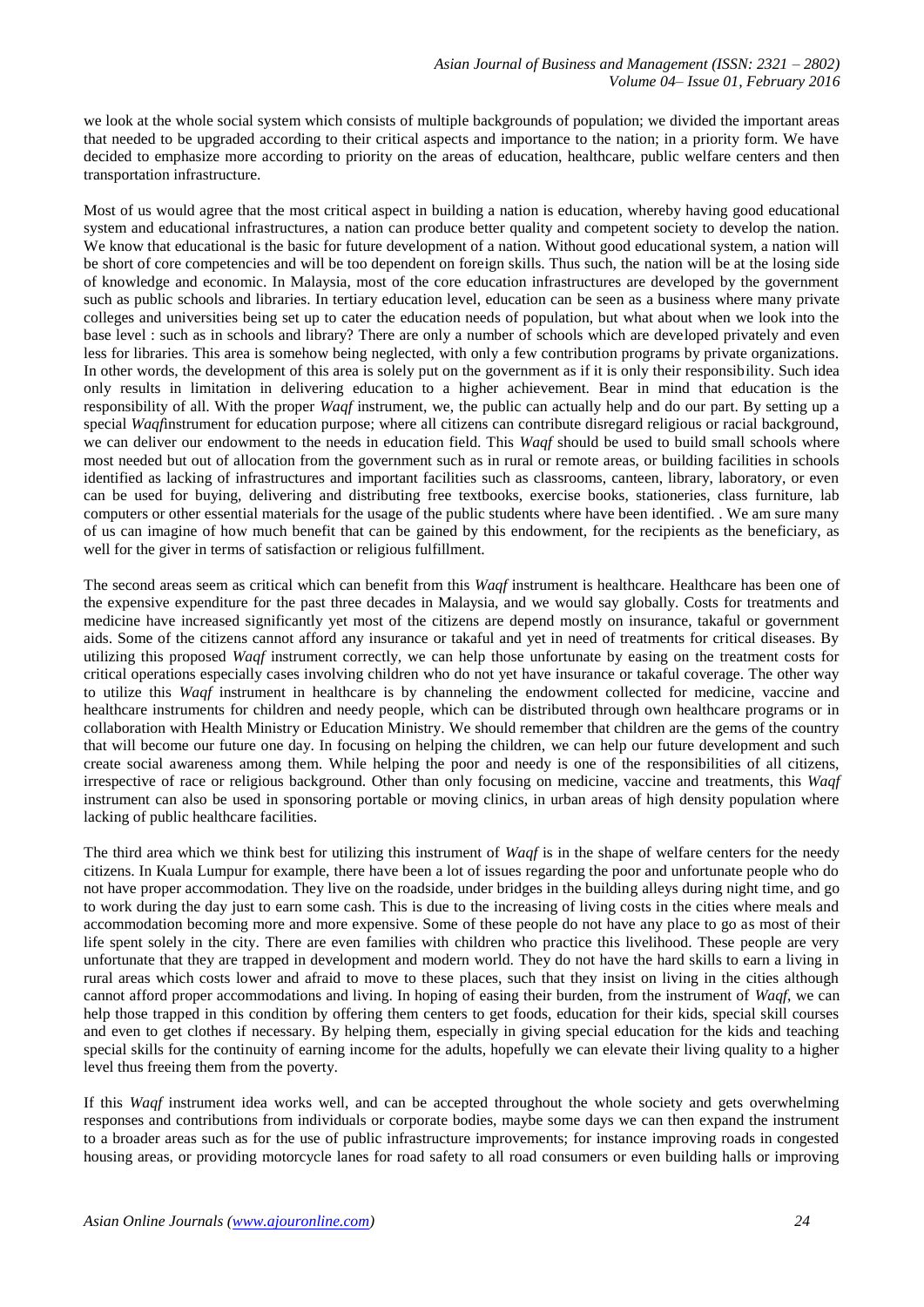parks for the public and communities as a whole; where these projects being been identified as out of focus from the local councils or ministries.

### **4. MECHANISM BEHIND** *WAQF* **CONCEPT**

In order for the proposed *Waqf* instrument to work and can be accepted by the whole society irrespective of religious background and race, it must be somehow neutral and unbiased in its distribution for the benefit. By doing so, we can attract more contributions and gained more interest from the public and corporate bodies. As such, a neutral institution, agency or body (non-governmental agency) should be set up consisting of multiracial members from diversified and trustworthy background. But this body needs to be headed by Muslim professionals of neutral background, since it is a *Waqf* instrument. The idea of having professionals in front is in the hope of minimizing hiccups in programs or projects as much as possible, eliminating misconducts and maintain integrity of the body as it handling public funds. To maintain its multiracial and harmonious status, we could use a system of 50:50 for the committee members: between Muslim and non-Muslim members to ensure service for all citizens yet following Shariah or Islamic regulatory principals. The committee will be the one responsible to review and assess any program or project which should be undertaken in utilizing the *Waqf* collections or endowments for the purpose of public interest and benefits. To make it more Shariah compliance, the body must have internal and/or external Shariah advisory board for consultation and approval of operations and distributions. This *Waqf* body can be supported then by government agencies or any other nongovernmental organizations for the input of data needed such as projects, programs or areas which highly in need of contributions and for the output on distribution of the *Waqf* assets. This conceptual *Waqf* body should be running under the structure of *Wakalah* basis, where the body acts as agent or representative on behalf of the society to run beneficial programs or projects to the society. Of course we have to take into consideration of the operating costs and expenses of the body itself. This can be done by using either of this given two methods:

- 1. Instead of using commission of the endowments by public or corporate bodies, the operating costs expenses should be calculated, reported occasionally and deducted upon agreement from the fund. This costs and expenses (which include manpower allowances) can be minimize since the idea of operation of the body is for it to be supported by government agencies and non-governmental organizations. The costing and expenses must be calculated and reported regularly and in advanced and at post-programs or post-projects to maintain integrity.
- 2. The operating costs and expenses (which include manpower allowances) can be supported externally by government, corporate bodies and/or NGOs without having to use any of amount of the fund collected. By doing so, the fund amount reported periodically can be maintained easier with less issues of potential mistreatment risks. But such operation should get prior agreement and understanding from both government and NGOs to smoothen the operations of the body without having to undergo major hiccups in terms of cost and expenses. After all, the government and big corporate bodies should benefit from this Waqf concept since it would help them in complimenting and achieving their social purpose of welfare and corporate social policies to the public.

Dealing with endowment from the whole society (Muslims and non-Muslims) for the aim to benefit all, as such the distribution of the cash *Waqf* should not be channeled for any religious purposes. Any endowments for specifically for religious activities should be channeled elsewhere, and for information there is a lot of specifically religious-purposed cash *Waqf* in Malaysia to date. Furthermore, since this is a *Waqf* instrument, there is a need for an advising committee which consists of Islamic professionals and scholars to give advice and endorsed on approval of the distributions or programs involved as the mechanism need to be free of prohibited elements in Islam such as involving in gambling or gharar activities; or even collaborating with corporate bodies which involve in riba' activities. This is very important in order to maintain the legitimacy and status of the *Waqf* instrument according to Islamic principles.

This *Waqf* instrument should be specially tailored for all public benefits. In the disbursement of *Waqf* allocations and programs or projects involvements, the target should be for the benefit of public as whole; where it should be channeled according to priority, importance or most critical areas to the public, then only for less priority or critical. The areas should be divided into specific scopes such as education, healthcare and welfares. Special committees should be established to identify and evaluate the programs necessity. The *Waqf* body should practice transparency in its *Waqf* collections and contributions, and on the programs involved. Reports of operations with collections, costs and expenditures should be presented in details and periodically in order to maintain its integrity and trustworthiness. Reports of progress of programs should be shared to attract contributors from the whole society. Campaigns and advertisements should be held continuously as a mean to attract the public to donate and pledge to this public cash *Waqf*. Since this *Waqf* is a way to help society and reducing the dependence solely on government contributions, we suggest that government should recognize its importance and tax deduction should be offered by the government to encourage the endowment practice from individuals and corporations. As such it can attract greater number of participations and reduce discomfort image towards government.